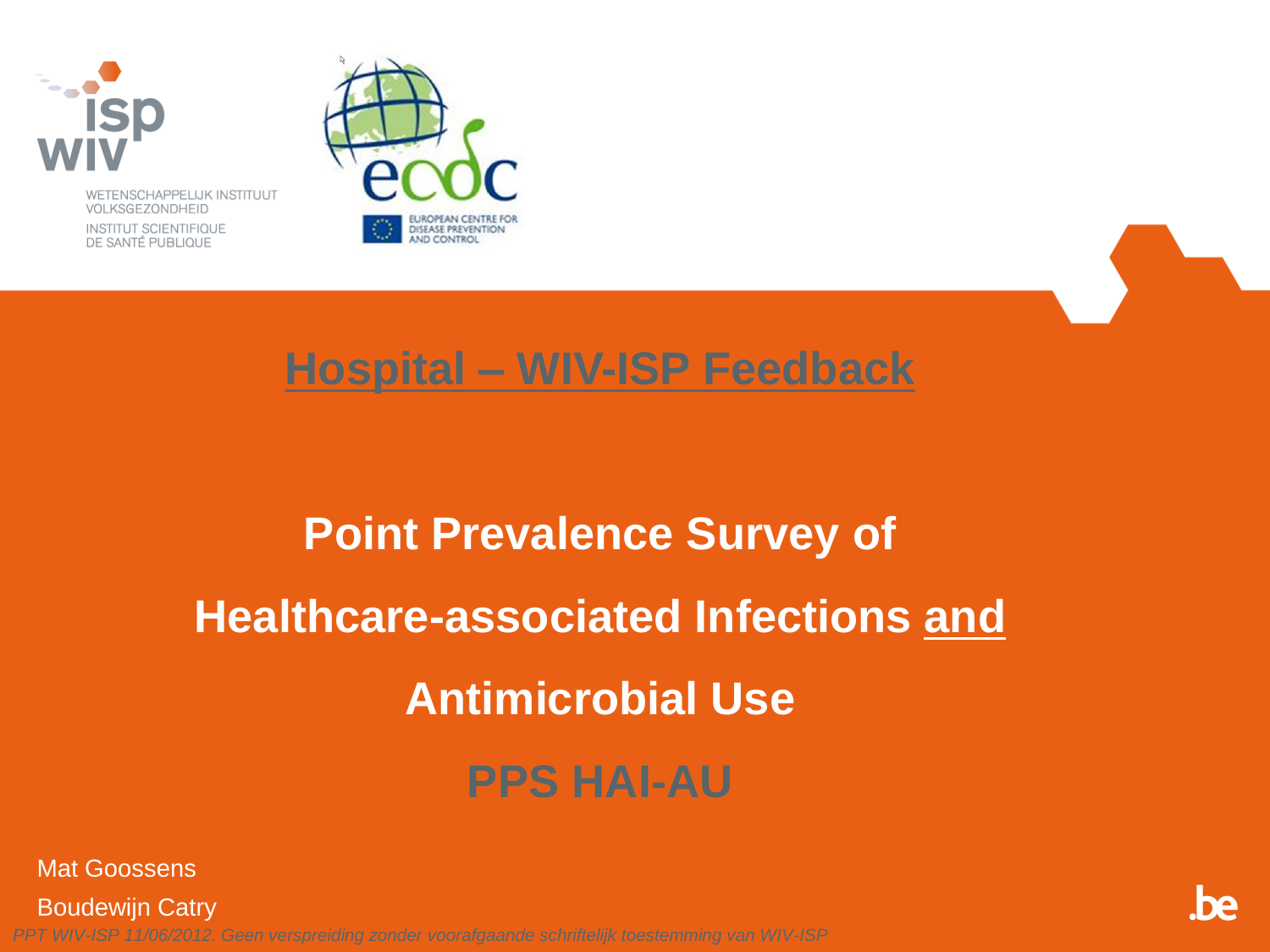

- PPS Belgium results
	- A) HAI (% ; types)
	- B) Antimicrobial use (% and types)
	- C) Micro-organisms in HAI
	- C) Resistance to antimicrobials
- PPS Belgium: the experience of hospitals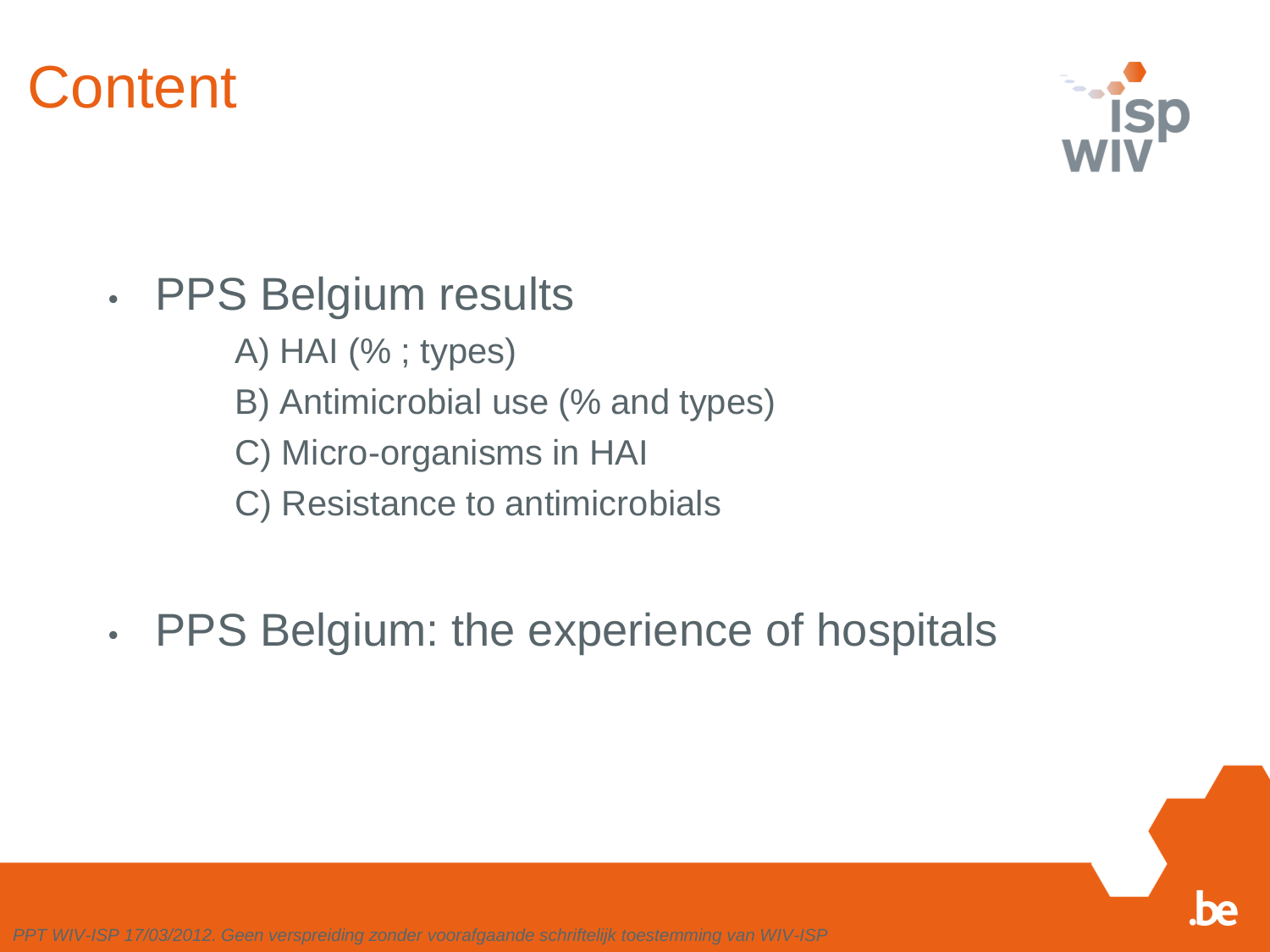### EU Results: Plan for 2012 2013

#### **2012**

 $\triangleright$  Final data upload: 15 May-30 September

#### **Communication and publication of results**

 $\triangleright$  Nov 2012: European Antibiotic Awareness Day

- Final report from ECDC: Spring 2013
- $\triangleright$  No EU data can be made public before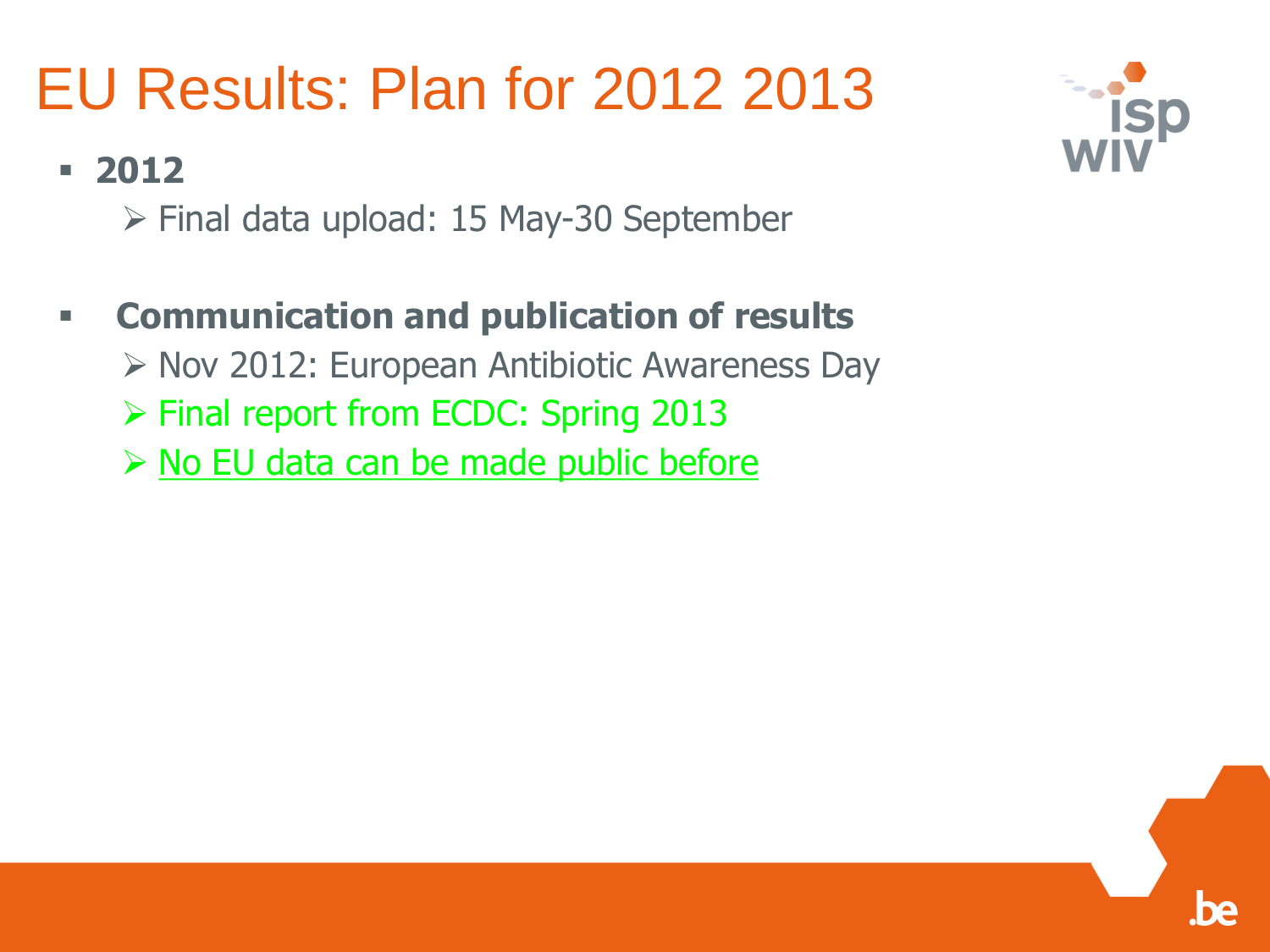#### Belgian Results: participation



Okt-nov 2011

70 locations = 54 hospitals  $(=51%)$ 

17870 patients (16% of all EU patients!)

*PPT WIV-ISP 17/03/2012. Geen verspreiding zonder voorafgaande schriftelijk toestemming van WIV-ISP*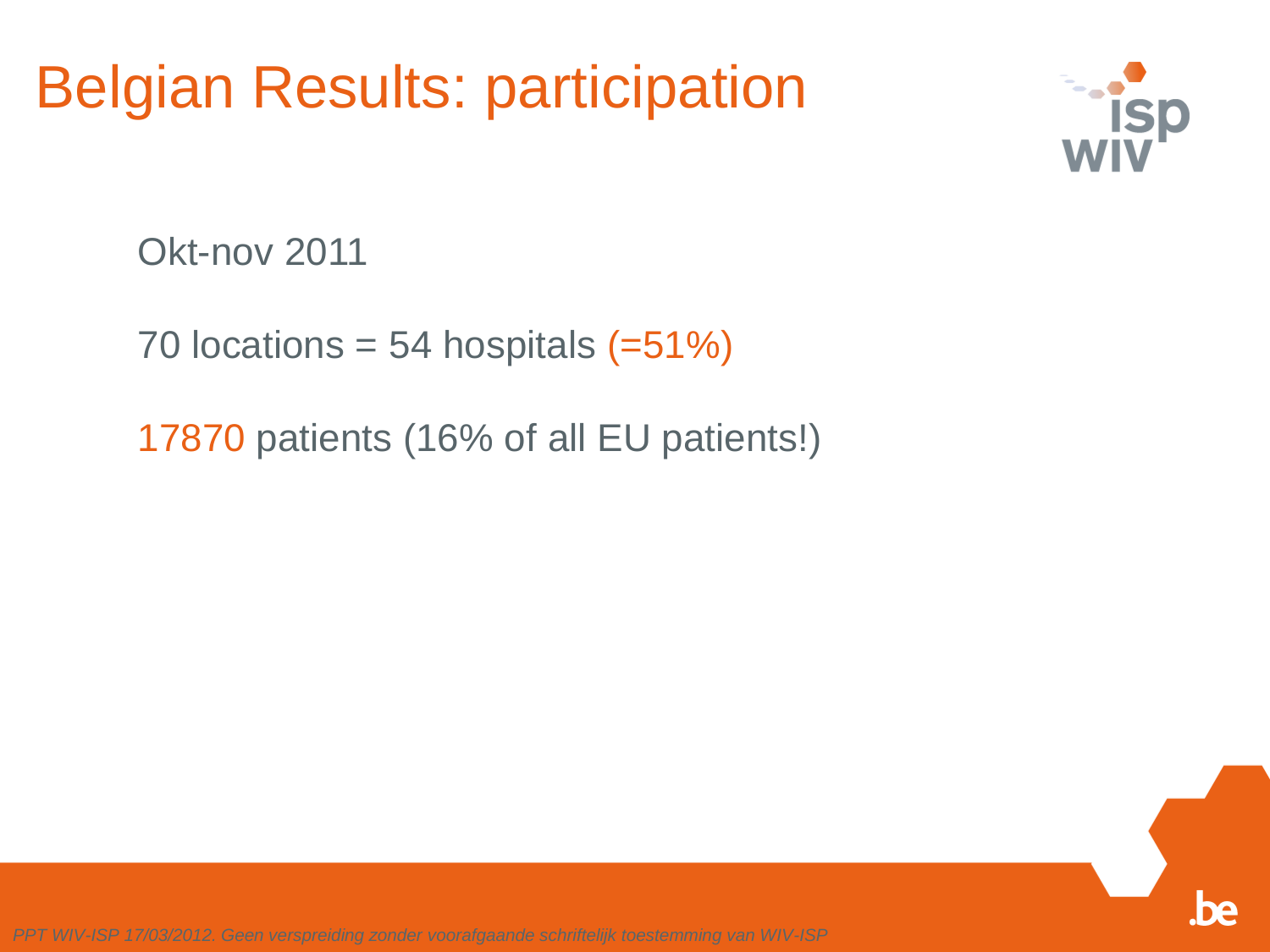### EU Results: HAI

- Patients with a HAI:
	- Overall: 1288 patients: 7.2% ICU: 22.2%
	- HAI at admission: 14.2%

| <b>Patient specialty</b> | % Ptn<br><b>HAI</b> |                               |                                     |
|--------------------------|---------------------|-------------------------------|-------------------------------------|
| <b>All specialties</b>   | 7.2%                | <b>Variation: 0.0 - 14.3%</b> | =case-mix?                          |
|                          |                     |                               |                                     |
| <b>Intensive Care</b>    | 22.2%               |                               |                                     |
| Geriatrics               | 8.2%                | <b>Case mix Correction</b>    |                                     |
| Surgical                 | $8.0\%$             |                               |                                     |
| <b>Medical</b>           | 6.9%                |                               |                                     |
| <b>Paediatrics</b>       | 2.4%                |                               | <b>Standardised Infection Ratio</b> |
|                          |                     |                               |                                     |



**De**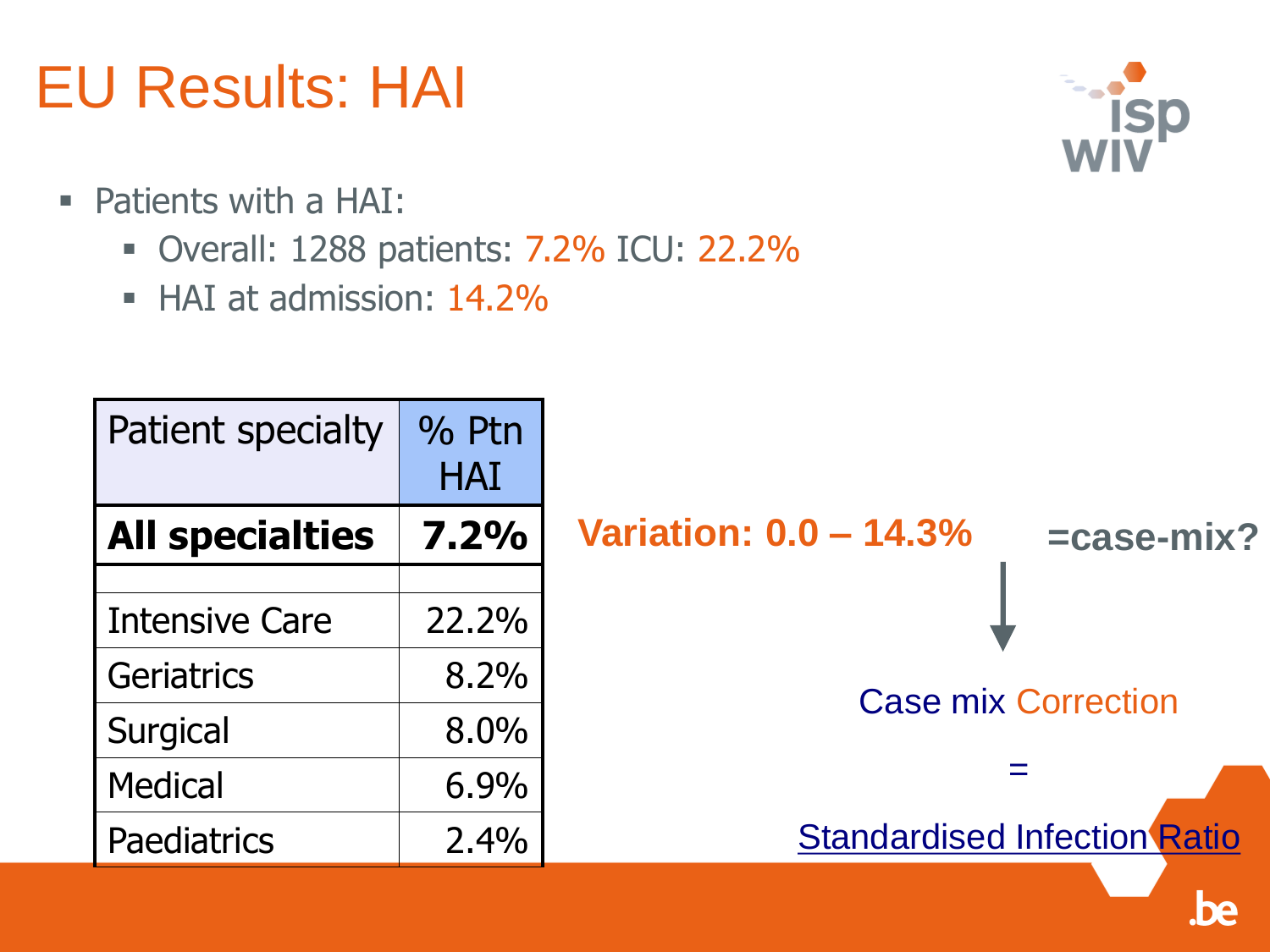Case-mix correction (SIR), Example (simplified)



Hospital 805:  $9.4\%$  HAI = above average (7.2%)

- Stratify per risk group (for example patient specialty: ICU; SUR; PED; …)
- Calculate strata rate for Belgium (see table last slide)
- Each strata: apply **Belgian rate** to hospital number of patients  $\rightarrow$  expected number
- SIR: observed/expected = 9.4/x.x
- SIR = 1 meaning: case-mix adjusted HAI% is at Belgian average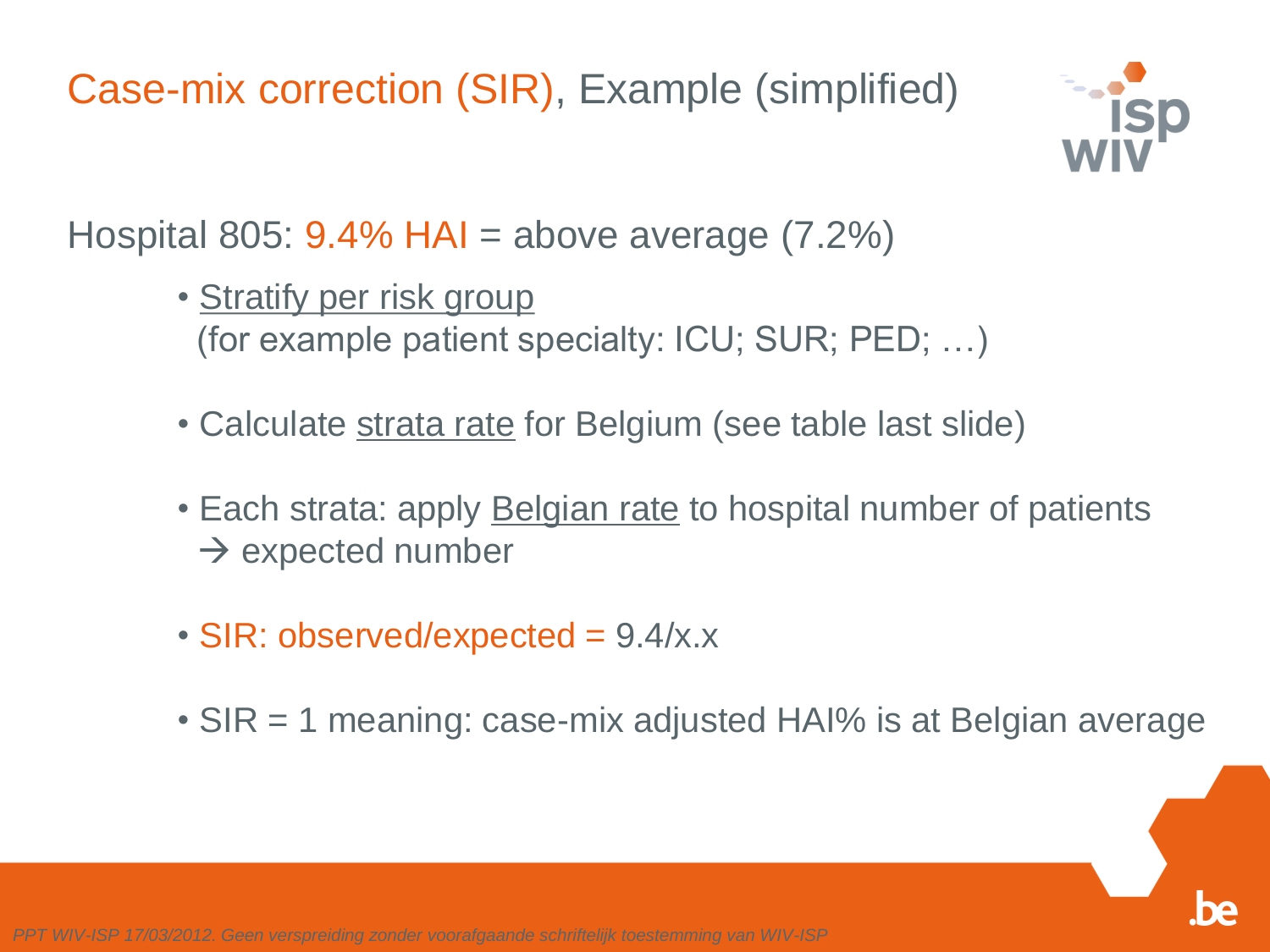#### Case-mix correction (SIR), Example

Hospital 805: 9.4% HAI = above average  $\rightarrow$  in reality ON average

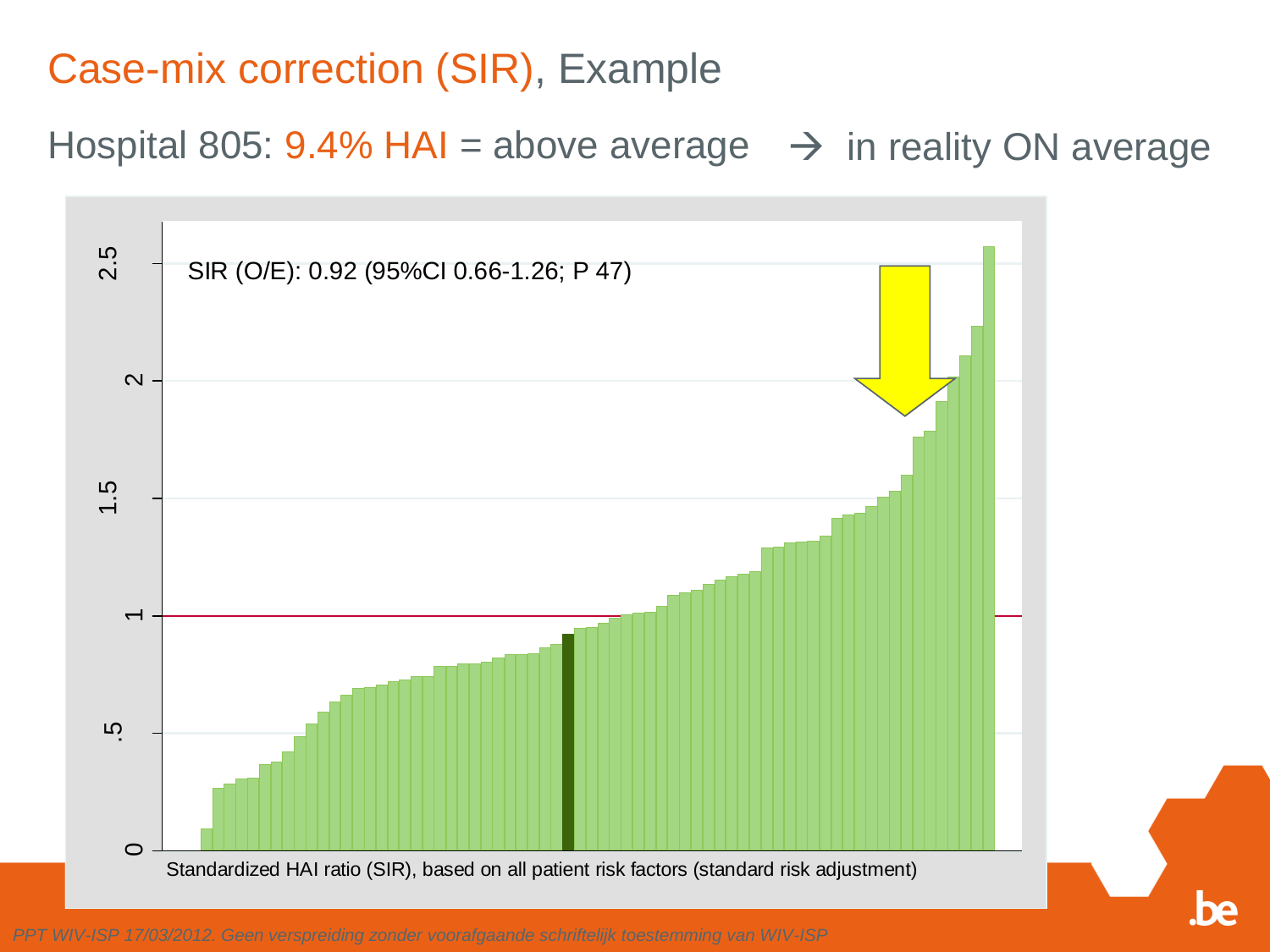HAI



|                                    | <b>Rel. %</b> |
|------------------------------------|---------------|
| <b>Total</b>                       | 100%          |
| Pneumonia                          | <b>20%</b>    |
| Other lower respiratory            | 6%            |
| Urinary tract infections           | <b>18%</b>    |
| Surgical site infections           | <b>16%</b>    |
| <b>Bloodstream infections</b>      | 13%           |
| Gastro-intestinal                  | 8%            |
| Systemic infections                | <b>7%</b>     |
| Skin and soft tissue<br>infections | 4%            |
| Each other category                | ${<}$ 2%      |



*PPT WIV-ISP 17/03/2012. Geen verspreiding zonder voorafgaande schriftelijk toestemming van WIV-ISP*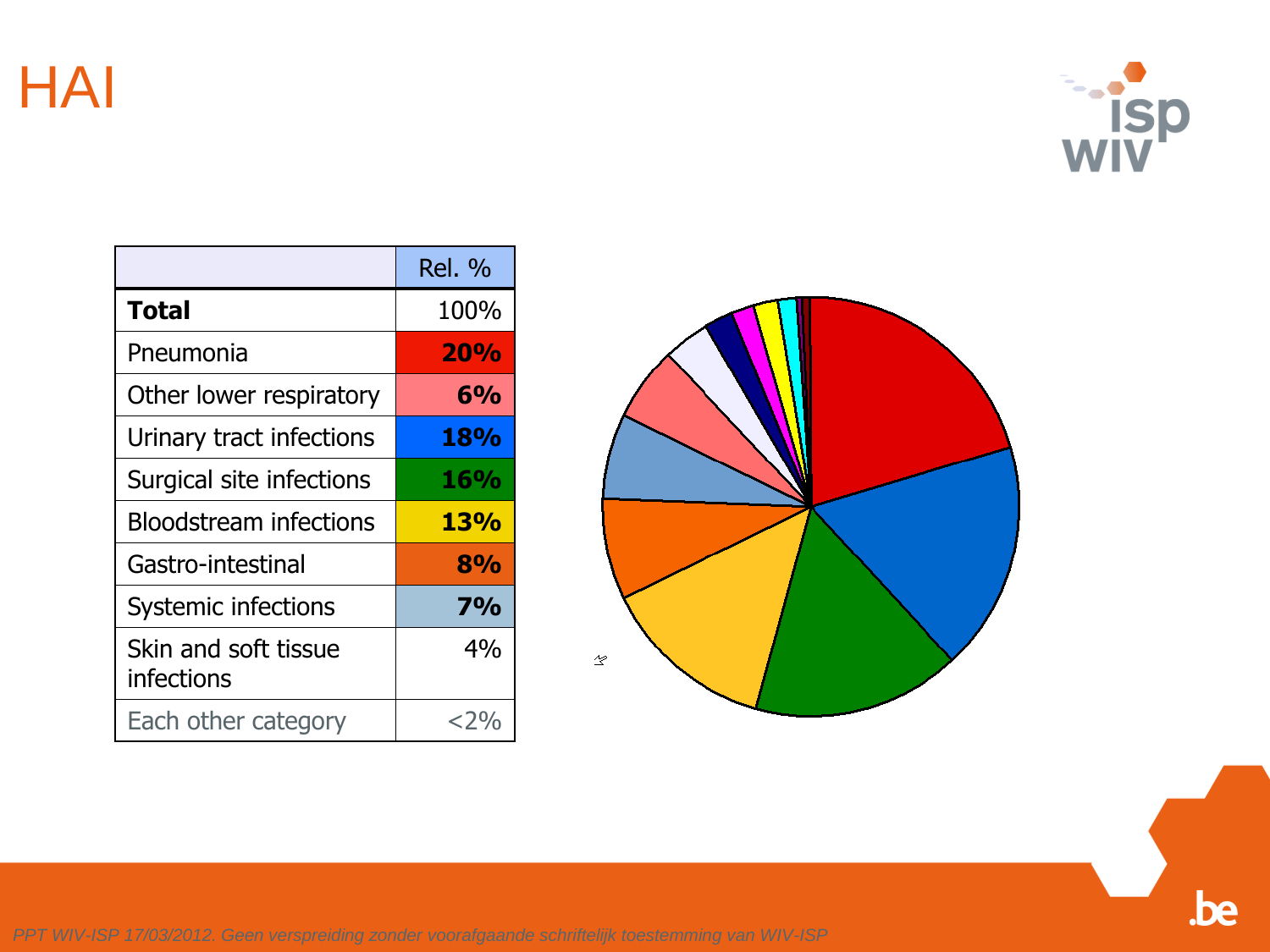### Belgium Results: Antimicrobials

- Patients with antimicrobial(s):
	- Overall: 28.7%
	- $ICU: 54.1\%$
	- Route of administration: parenteral 67%



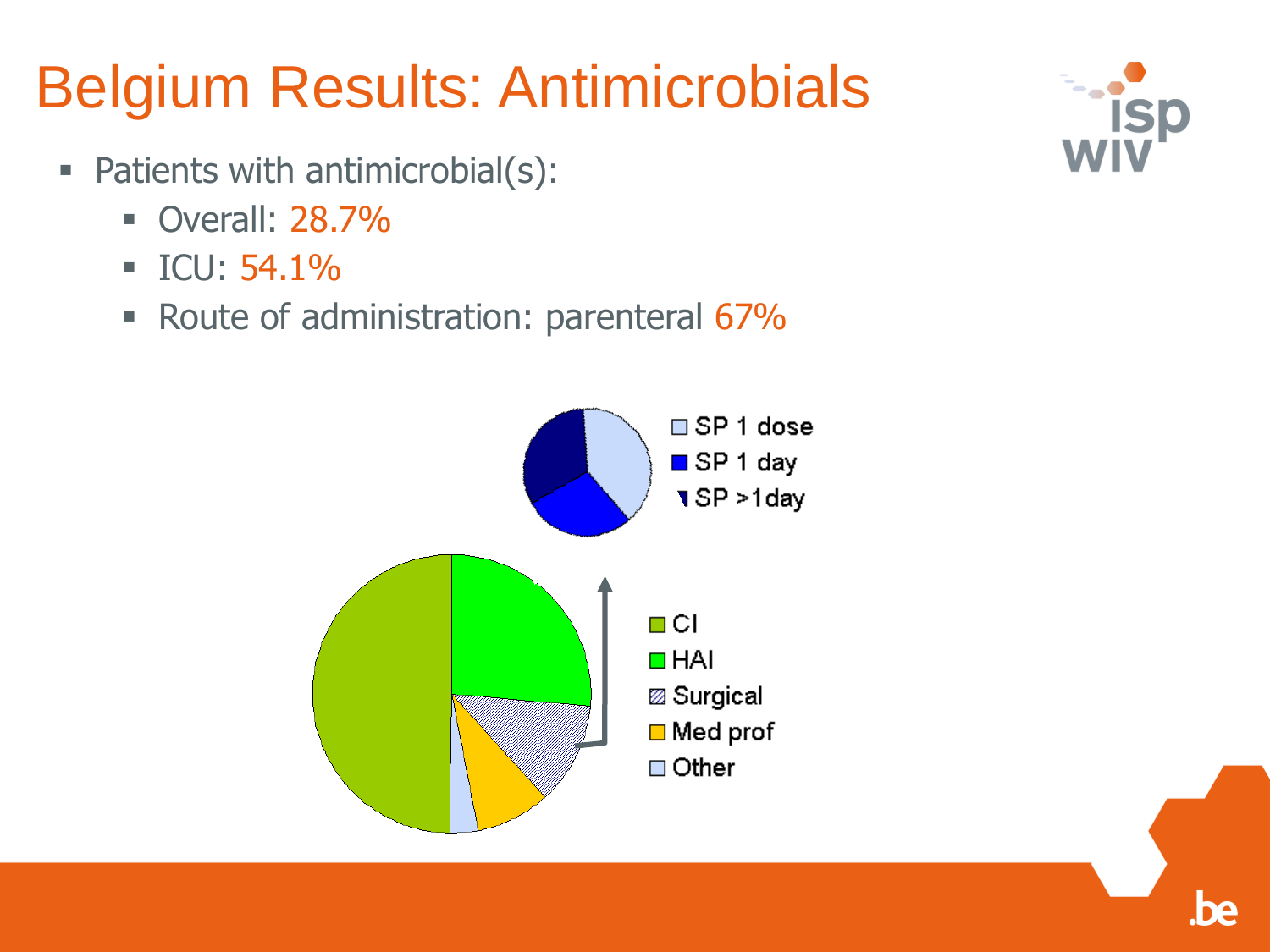### Belgium Results: Antimicrobials



- **Medical profylaxis: used as indicator for poor AU**
- **Belgium: 8.6%**
- Is this really "poor antimicrobial use"?  $\rightarrow$  no "diagnosis" collected....

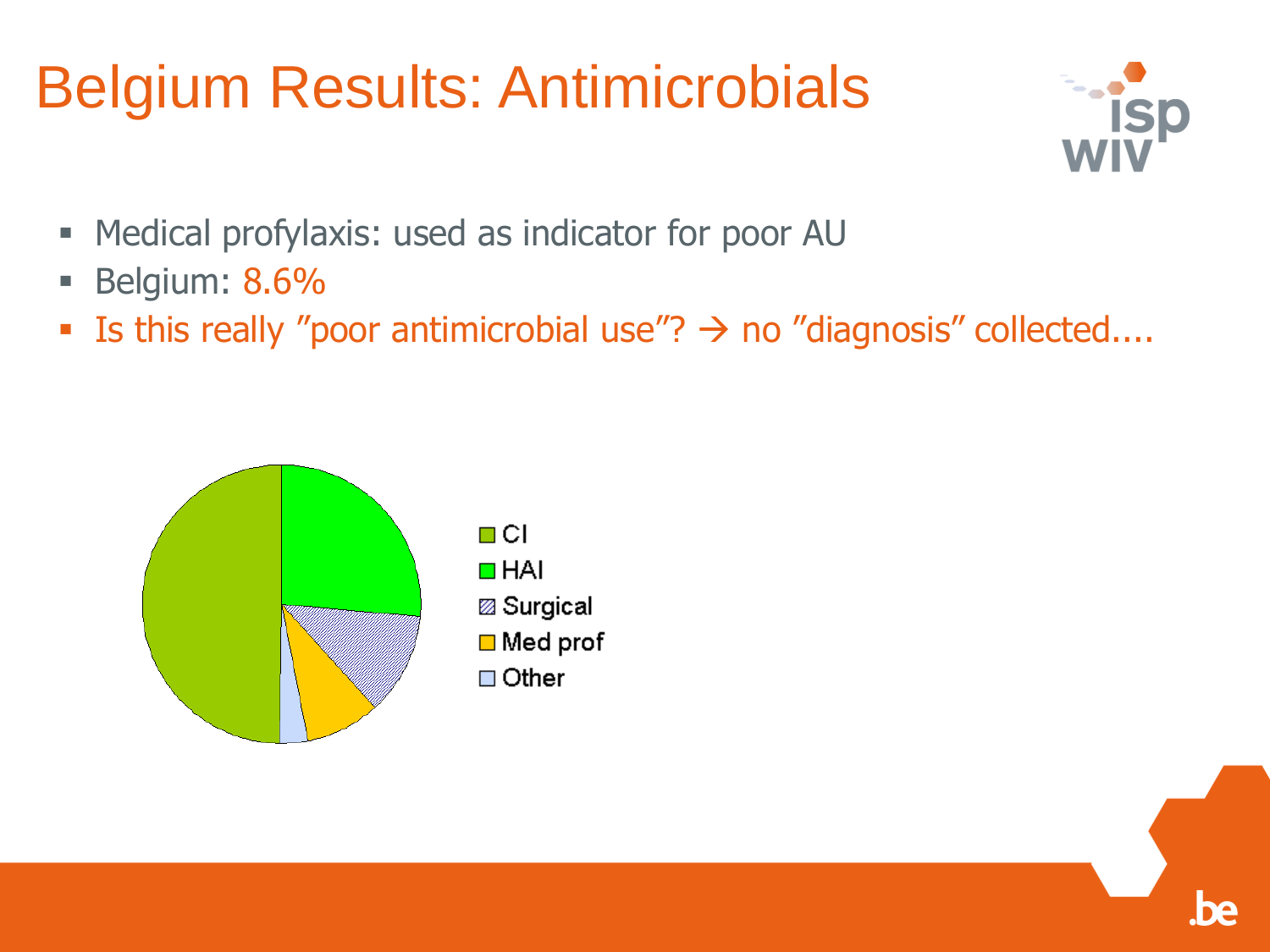# Belgian Results: micro-organisms in HAI<sup>P</sup>ISD





*PPT WIV-ISP 17/03/2012. Geen verspreiding zonder voorafgaande schriftelijk toestemming van WIV-ISP*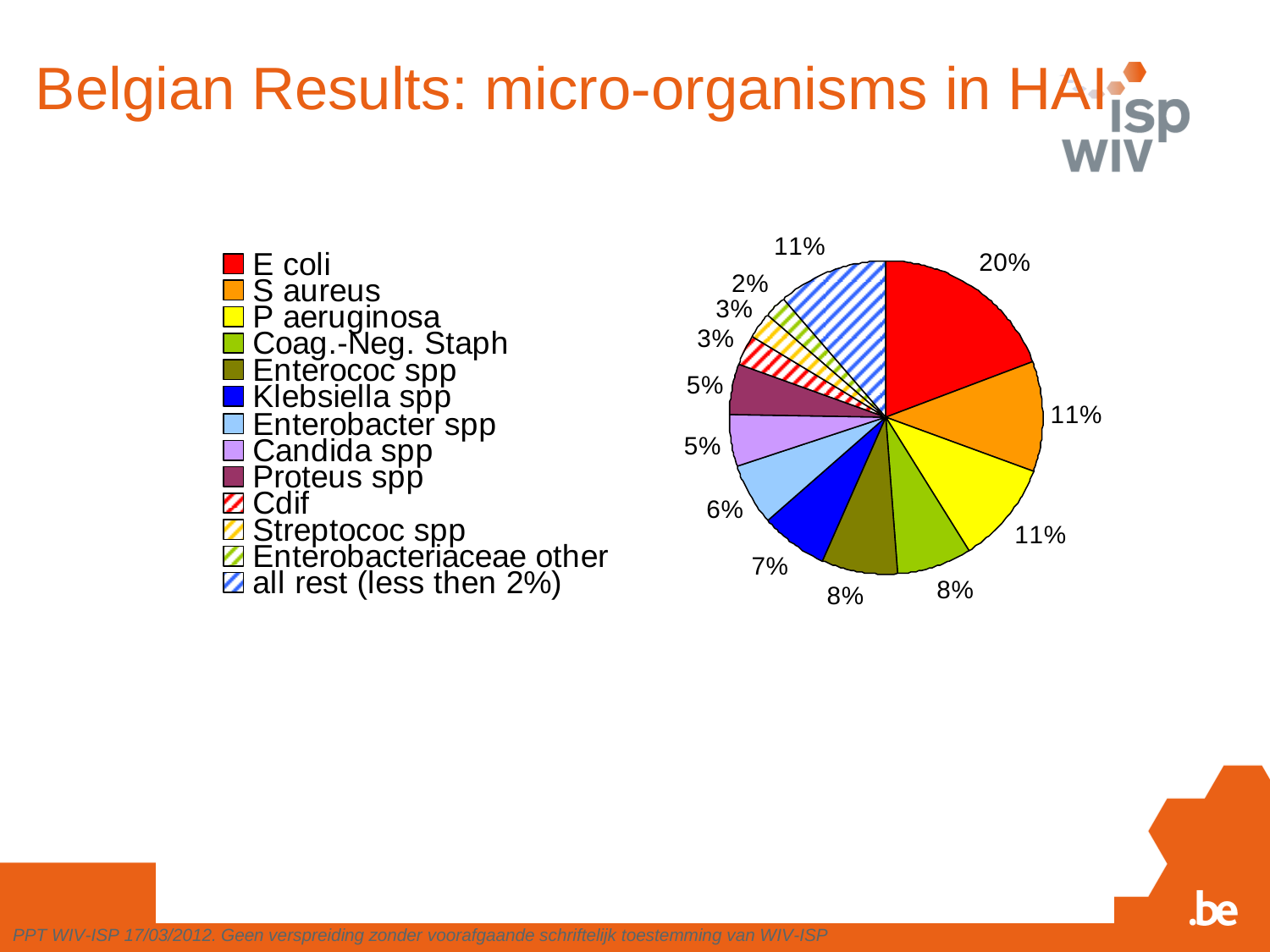## Belgian Results: Resistance in HAI



#### Belgium:

- *S. aureus*: 39% MRSA
- 
- 
- Enterococ: 10% VRE
- 
- *Enterobacteriaceae*: 22% third-generation cephalo-R
- *K. pneumoniae:* 1% carbapenem-R
	-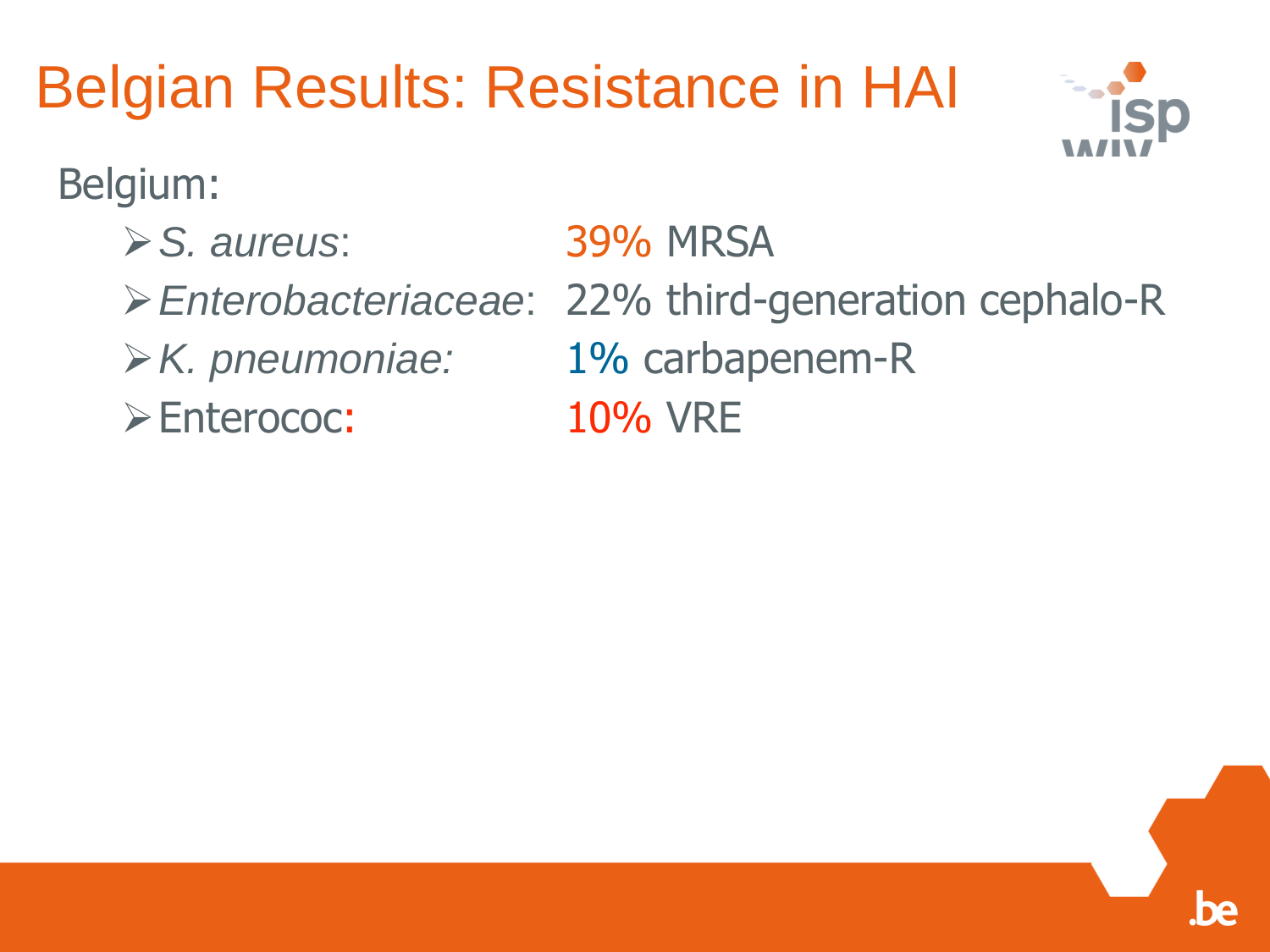### Belgian Results: Resistance in HAI

- *S. Aureus Methi*: 39% 17% (15-19%) 22%
- *Enterobac Cef3*: 22% 8% (7-9%) 12%
- *K. pneu Carba:* 1% 0.3% (0-1%) 0.5%
- $\triangleright$  Enterococ Glyco:  $10\%$  3% (1-4%) 2%

Belgium PPS: EARS-Net Belgium HAI EARSS

Per Hospital resistance data: PPS CI is very large EARSS data: very small CI

EARSS possibility: only HAI infection

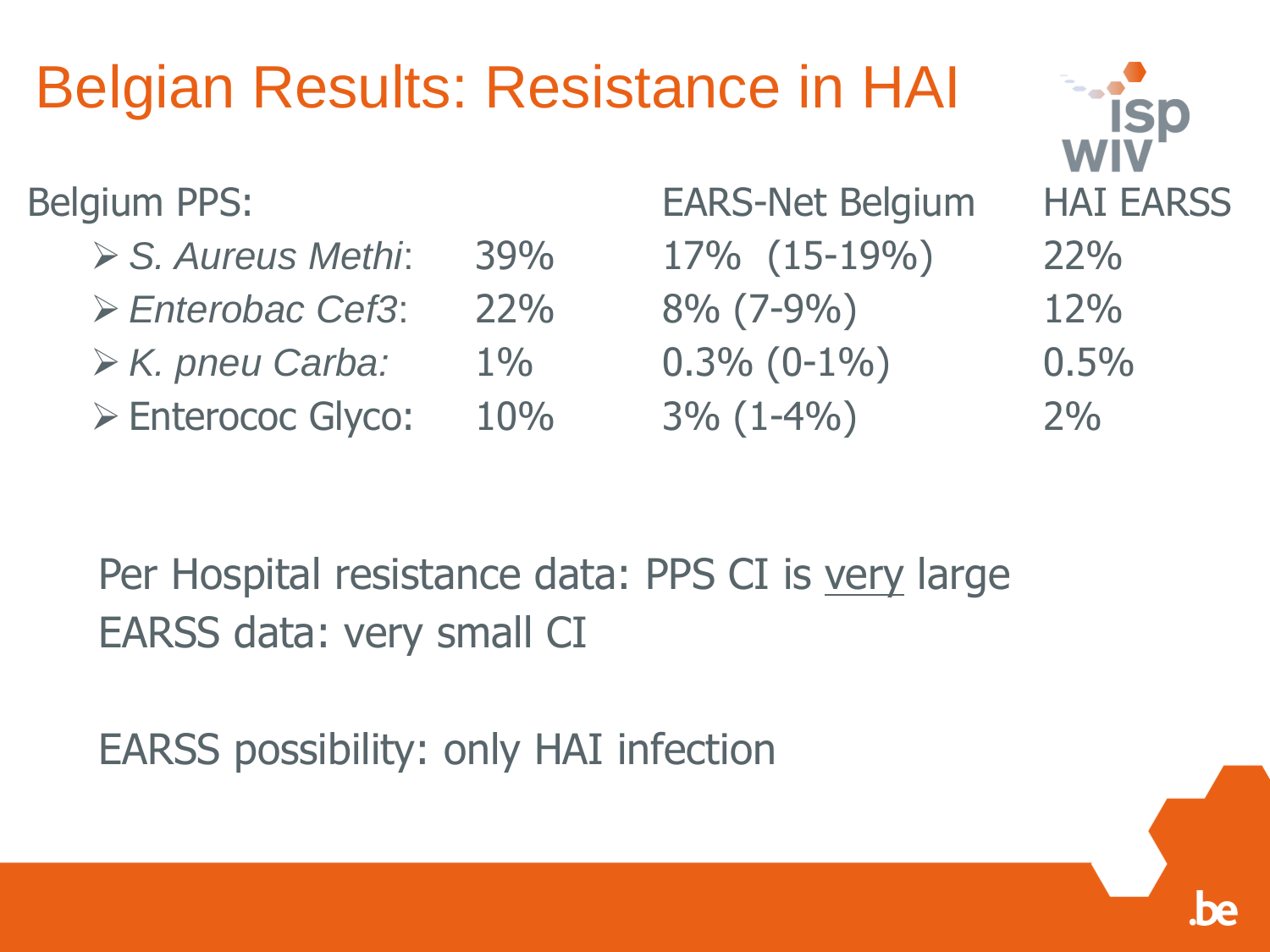

#### Feedback

So far only BE comparison, not enough EU countries available in January

What else should change?

- -comparison with hospitals, not only BE average
- -august: Each Belgian hospital versus EU average
- -pdf not user friendly?
- -more after the break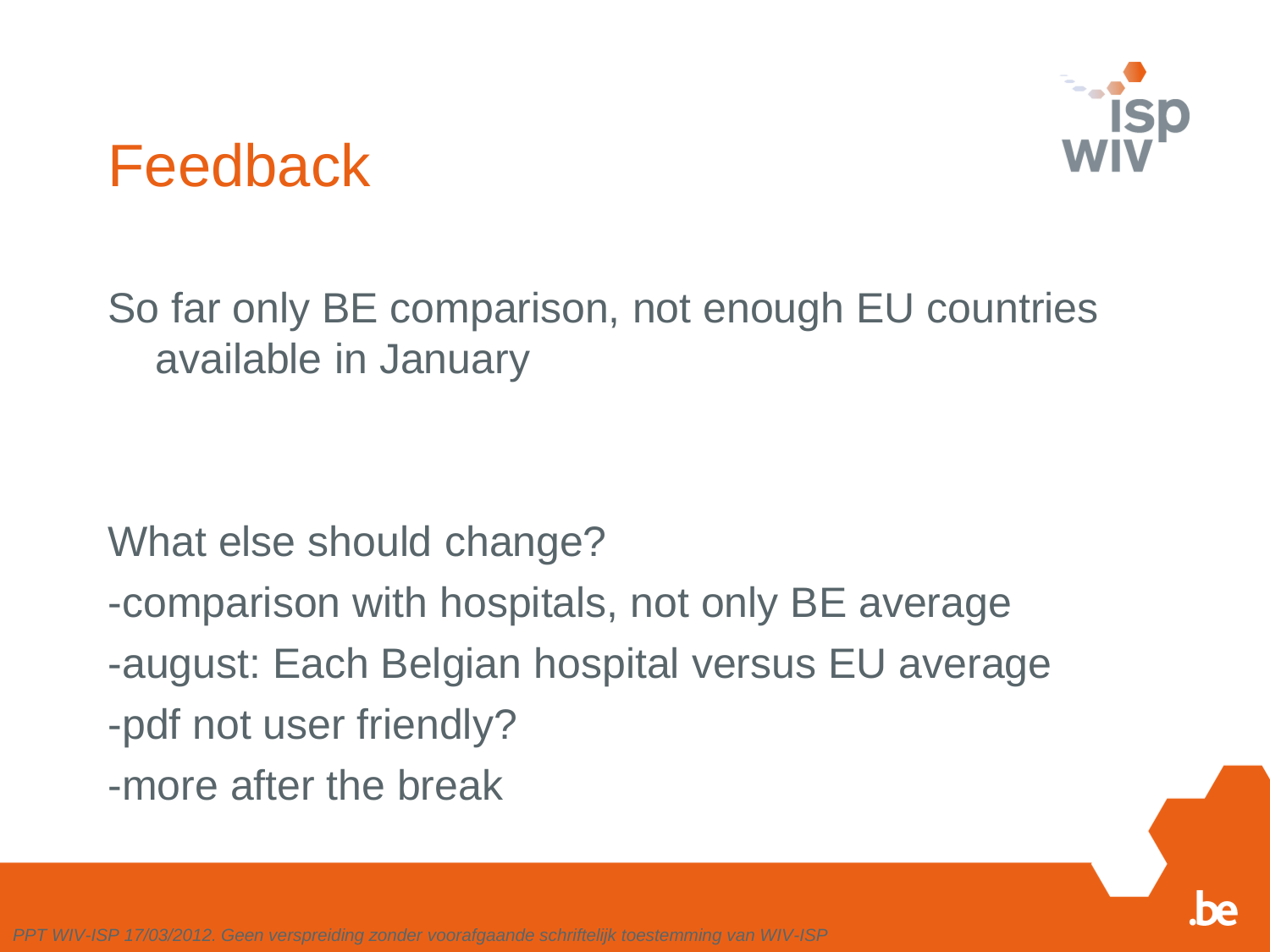

#### Excell tables

.be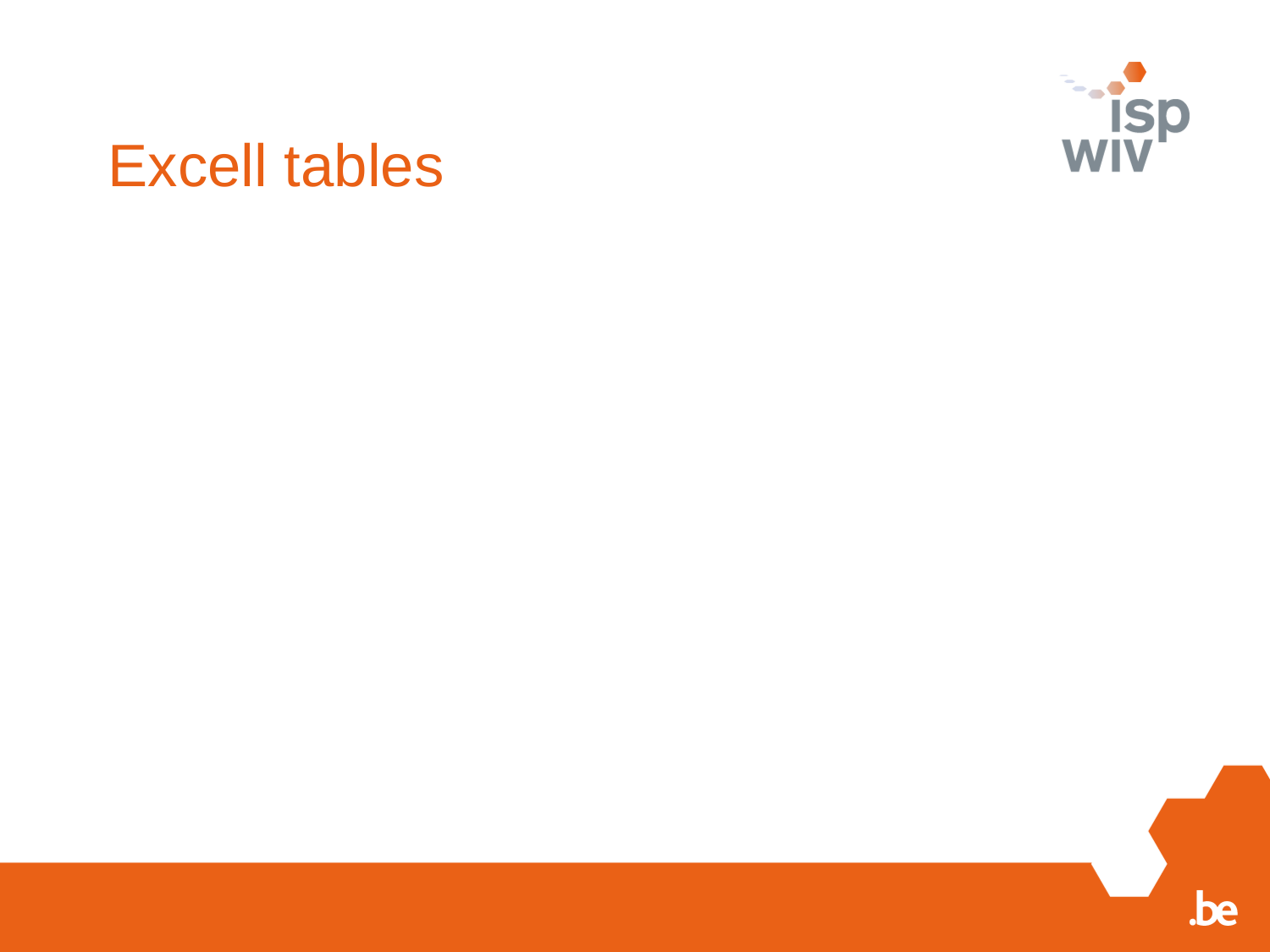#### Conclusions HAI



- Lots of work to do a PPS, lots of information in return
- Very high participation (51%)
- 7.2% HAI, 28.7% AU. Case-mix correction very valuable for hospitals
- Top 3 HAI: stable: LRT, UTI, SSI
- Resistance some surprising results  $\rightarrow$  compare EARSS: very different
	- validity of such a small sample?
	- data errors?
	- Needed in EARSS: hospital admission date: HAI selection